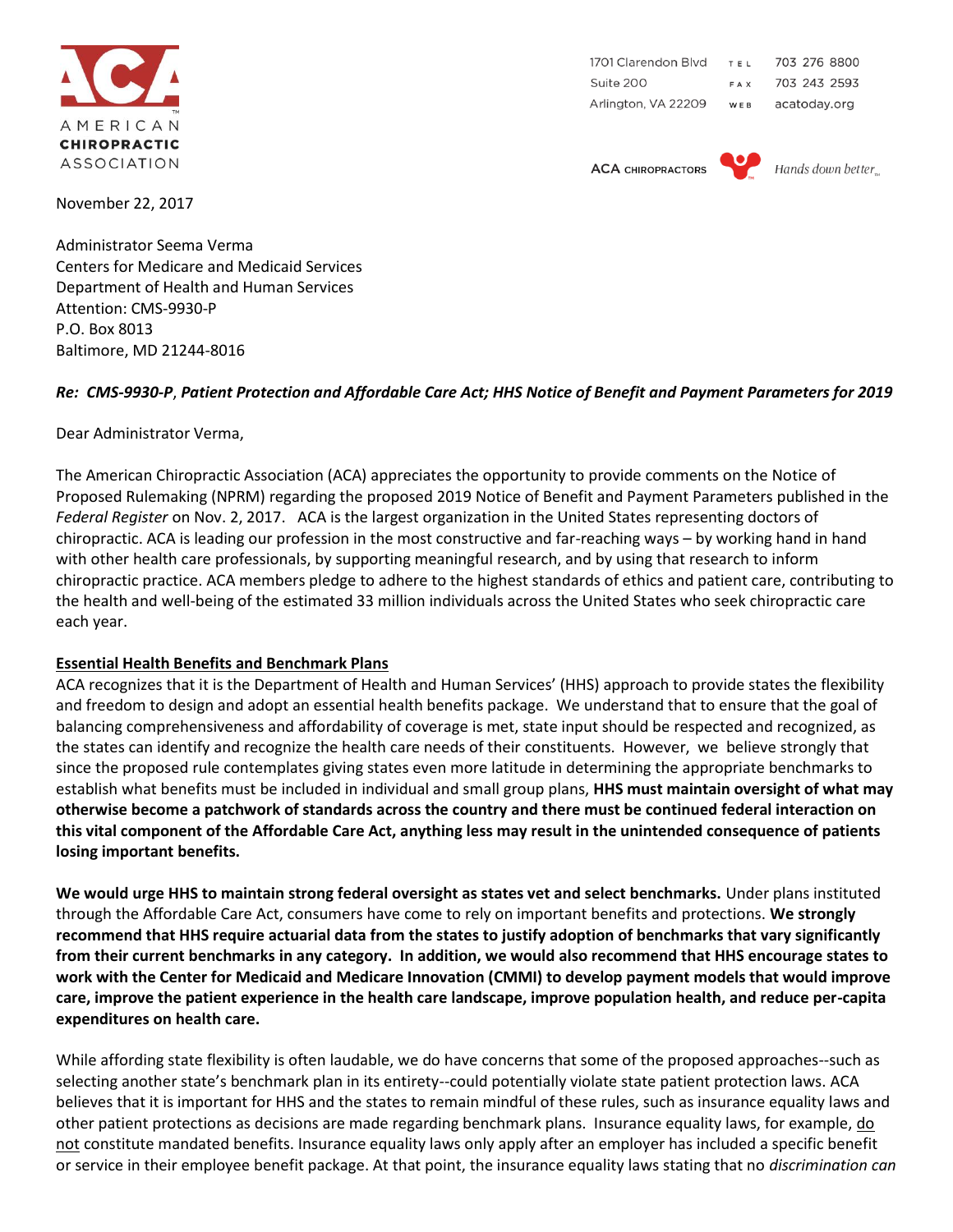*be directed at any provider licensed to provide the service at issue* are applied*.* Currently, chiropractors fall under the insurance equality laws in more than 40 states.The insurance equality laws increase competition among providers, ensure freedom of choice and improve access for patients, and are critical to improving patient-centered health care and reducing health care costs.

Insurance equality laws are congruent with Section 2706 of the Public Health Service Act (nondiscrimination in health care). It is estimated that 12.2 million Americans purchased health insurance on the exchanges in 2017, and that number will remain on track for 2018. **It is imperative that as the states make decisions regarding benchmarks, both HHS and states remain aware of, and adhere to, provisions in the Affordable Care Act and insurance equality laws that protect the patient's right to choose a specific provider.** It is critical to deter insurance issuers, especially those who have plans available in the exchanges, from limiting the patient's provider choice by discriminating against certain provider types in benefit policy language. Section 2706 of the Public Health Service Act (as enacted under Section 1201 of the Affordable Care Act) addresses this inequity by specifically preventing insurance issuers from arbitrarily excluding the participation of providers in their health care plans. Section 2706 applies to insured plans available on the exchanges, and **we urge HHS to take all steps necessary to ensure that this provision is not diminished in any way**. As cost-sharing increases and patients become consumers concerned about value and quality, it is critical to take all steps necessary to protect patients' choice—especially as insurers withdraw from the exchanges, diminishing patients' choices for health insurance coverage.

Considering HHS' effort to ensure comprehensiveness of coverage included in essential health benefits as well affordability of coverage**, it is essential for HHS and the states to ensure that the benchmark plan selected includes coverage for cost-effective, low-risk interventions offered by doctors of chiropractic and other conservative health care providers.** Patients are often directed to higher risk and higher cost interventions such as prescription drugs or surgery to address common conditions such as low back pain—which in many cases can be treated in a more costeffective and conservative manner. According to a 2011 report from the Institute of Medicine (IOM), an estimated 100 million Americans suffer from chronic pain, with an estimated annual cost to American society of at least \$560-\$635 billion. $1$ 

In a recent letter to America's Health Insurance Plans (AHIP) CEO Marilyn Tavenner<sup>2</sup>, attorneys general from 37 states detailed the impact that the opioid crisis has had on the country, in fiscal terms as well as regarding the toll on American life. The attorneys general went on to recommend that AHIP encourage doctors "to explore and prescribe effective nonopioid alternatives, ranging from non-opioid medications (such as NSAIDs) to physical therapy, acupuncture, massage, and chiropractic care." Their recommendation is in line with leading health care organizations such as the American College of Physicians<sup>3</sup> and the Joint Commission,<sup>4</sup> which recommend chiropractic care, physical therapy, and acupuncture as non-pharmacological approaches to pain management to address the opioid crisis. It is critical, therefore, to ensure that coverage for the conservative, primary care, portal-of-entry interventions that doctors of chiropractic provide (including spinal adjustment/manipulation, physical medicine procedures, counseling on risk avoidance, health promotion, prevention, wellness and other physician services) is protected, as they would help to keep health care costs down and increase access to necessary services.

The ACA strongly encourages HHS to ensure that states avoid placing arbitrary limits on coverage of essential benefits to limit the cost of the package. Benefits, such as the services doctors of chiropractic provide, can reduce expenditures.

<sup>4</sup> *R 3 Report: Requirement, Rationale, Reference*. 29 Aug. 2017,

l

www.jointcommission.org/assets/1/18/R3\_Report\_Issue\_11\_Pain\_Assessment\_8\_25\_17\_FINAL.pdf. Accessed 13 Nov. 2017.

<sup>&</sup>lt;sup>1</sup> Institute of Medicine Report from the Committee on Advancing Pain Research, Care, and Education: Relieving Pain in America, A Blueprint for Transforming Prevention, Care, Education and Research. The National Academies Press, 2011. http://books.nap.edu/openbook.php?record\_id=13172&page=1

<sup>2</sup> Rutledge, Leslie, et al. "Final NAAG Opioid Letter to AHIP." Received by Marilyn Tavenner, 18 Sept. 2017.

<sup>&</sup>lt;sup>3</sup> Qaseem A, Wilt TJ, McLean RM, Forciea MA, for the Clinical Guidelines Committee of the American College of Physicians.

Noninvasive Treatments for Acute, Subacute, and Chronic Low Back Pain: A Clinical Practice Guideline From the American College of Physicians. Ann Intern Med. 2017;166:514–530. doi: 10.7326/M16-2367